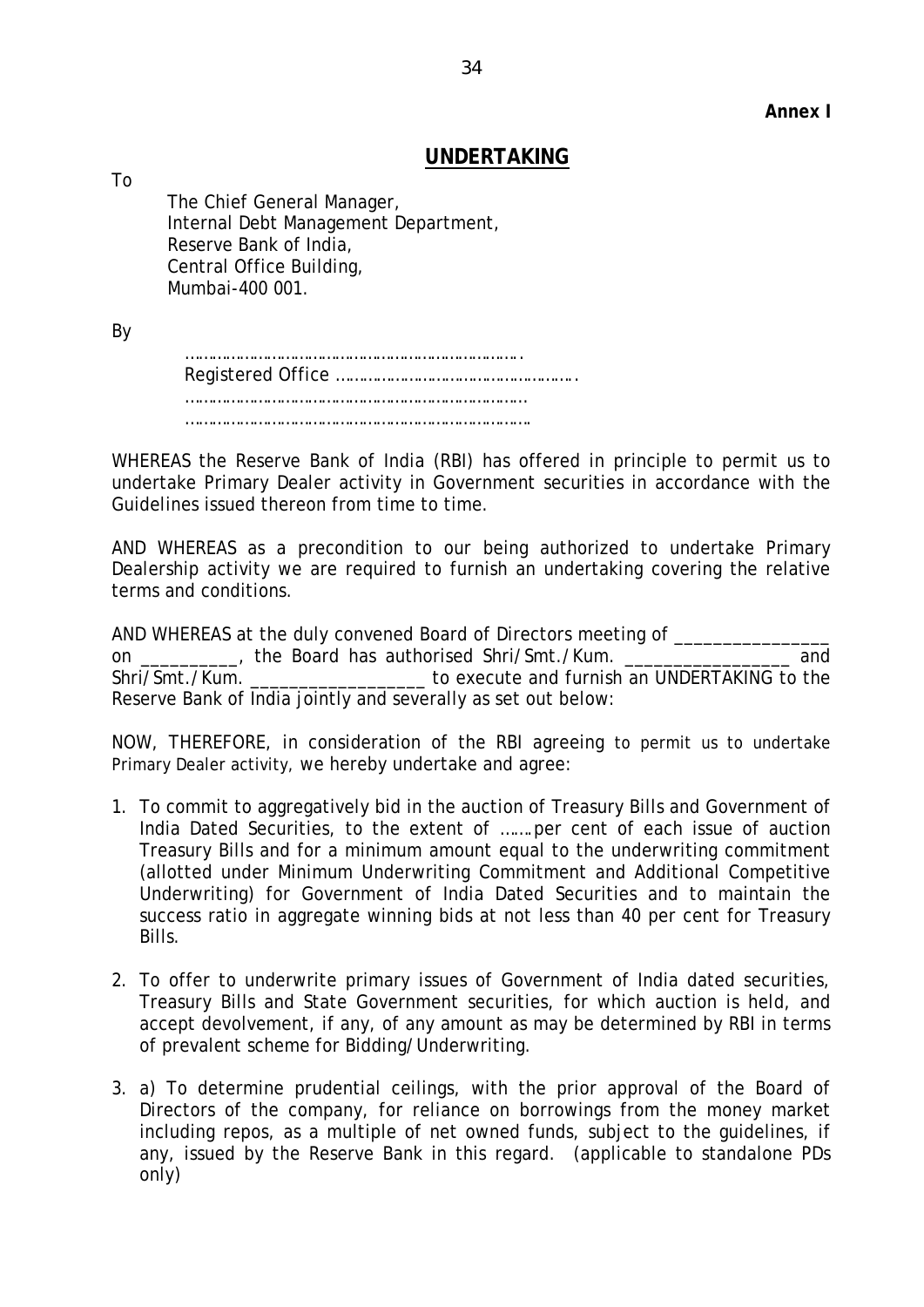b) To adhere to prudential ceilings, with the prior approval of the Board of Directors of the bank, subject to the guidelines, if any, issued by the Reserve Bank in this regard. (applicable to bank-PDs only)

- 4. To offer firm two-way quotes through the Negotiated Dealing System (NDS) / NDS-OM, over the counter telephone market / recognised Stock Exchanges in India and deal in the secondary market in Government dated securities and Treasury Bills of varying maturity from time to time and take principal positions.
- 5. To achieve a sizeable portfolio in Government securities and to actively trade in the Government securities market.
- 6. To achieve an annual turnover of not less than 5 times in Government dated securities and not less than 10 times in Treasury Bills of the average of month-end stocks (*in the book separately maintained for the Primary Dealership business)* subject to the turnover in respect of outright transactions being not less than 3 times in Government dated securities and 6 times in Treasury Bills.
- 7. To maintain the capital adequacy standards prescribed by the Reserve Bank of India, and to subject ourselves to all prudential and regulatory guidelines as may be issued by the Reserve Bank of India from time to time.
- 8. To maintain adequate infrastructure in terms of both physical apparatus and skilled manpower for efficient participation in primary issues, trading in the secondary market, and for providing advice and education to investors.
- 9. To adhere to "Guidelines on Securities Transaction to be followed by Primary Dealers" issued vide circular IDMC.No.PDRS/2049-A/03.64.00/99-2000 dated December 31, 1999 and Master Circulars issued from time to time and put in place necessary internal control systems for fair conduct of business and settlement of trades and maintenance of accounts.
- 10.To comply with all applicable Reserve Bank of India/Securities and Exchange Board of India (SEBI) requirements under the existing guidelines and which may be laid down from time to time in this behalf, failing which RBI would be at liberty to cancel the authorisation as a Primary Dealer.
- 11.To abide by the code of conduct as laid down by RBI/SEBI, the Primary Dealers' Association of India (PDAI) and the Fixed Income, Money Markets and Derivatives Association of India (FIMMDA).
- 12.To maintain separate books of account for transactions relating to PD business (distinct from the normal banking business) with necessary audit trails and to ensure that, at any point of time, there is a minimum balance of Rs. 100 crore of Government securities earmarked for PD business. (applicable to bank-PDs only)
- 13.To maintain and preserve such information, records, books and documents pertaining to our working as a Primary Dealer as may be specified by the RBI from time to time.